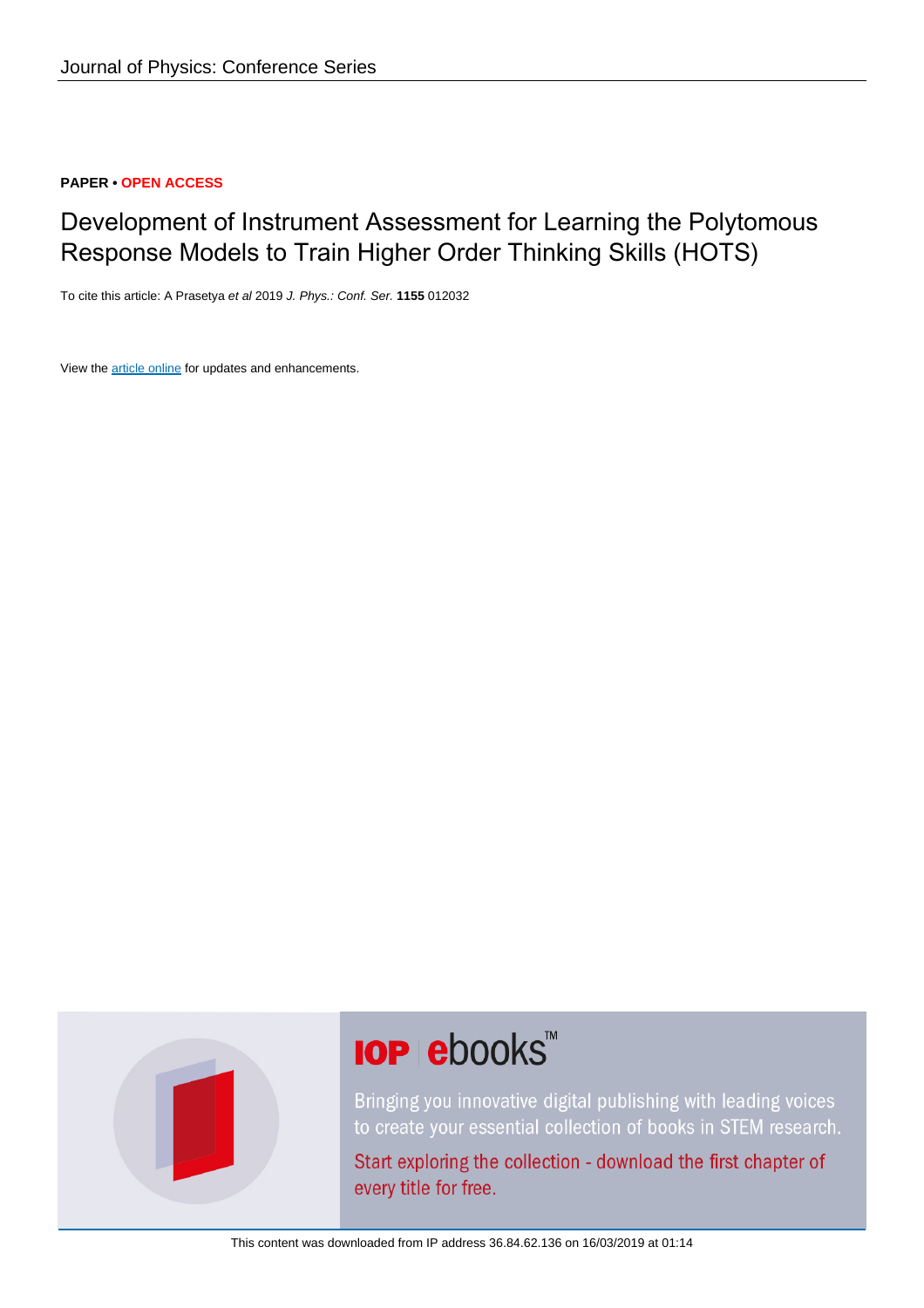IOP Publishing

# **Development of Instrument Assessment for Learning the Polytomous Response Models to Train Higher Order Thinking Skills (HOTS)**

**A Prasetya1 \*, U Rosidin1 , K Herlina1** 

<sup>1</sup>Physics Education of Graduate Program, Lampung University, Jl. Sumantri Brojonegoro No. 01, Lampung, Indonesia.

\*andika\_prasetya79@yahoo.com

**Abstract**. This study aims to determine the validity, practicality, and effectiveness of the assessment for learning instrument polytomous response model to train higher order thinking skills. This research method is based on research and development (R & D) adapted from Gall, et al. with development steps, namely research and information collection, planning, initial product development, limited trials, initial product revisions, field trials, and final product revisions. Data sources in this development are students and high school class X teachers in Lampung province. The instruments used are questionnaires and test instruments. Data analysis techniques using validity test, practicality test, and N-gain test. Research shows that the assessment for learning instrument polytomous response model to train higher order thinking skills as a reliable value of 0,91; the instrument's validity value is 0,82; the practicality value of the instrument is 0,82, and the instrument effectiveness value is 0,74. It can be concluded that the product developed is an assessment for learning an instrument of polytomous response model which has very high validity, very high practicality, and high effectiveness in training higher order thinking skills.

# **1. Introduction**

The 2013 curriculum emphasizes that students are able to observe, ask, reason, and communicate what they have gained after receiving a lesson. In addition, the 2013 curriculum views that knowledge cannot be transferred directly from teacher to student. Students at the high school level in particular, not only have low-level thinking skills (lower order thinking, LOT) but must arrive at the ability to think higher (higher order thinking, HOT) in learning. The aim of the 2013 Curriculum is to be expected to improve the quality of education in Indonesia. Besides the curriculum, things that need to be considered in improving the quality of education are the assessment process in the classroom [1]. Forms of assessment in class that is often used in education include objective forms and descriptions. This form of assessment is used to determine students' ability to understand a learning material. The assessment of the objective form usually uses a dichotomy model scoring, it is correct to score 1 and incorrectly cast 0 [2].

The ability to think high-level in physics material includes the ability to analyze, evaluate, and create indispensable for the advancement of higher physics learning [3]. One that can help to see the development of HOTS is the need to assess students' HOTS [4]. High-level thinking ability is the widespread use of the mind to find new challenges [5]. Higher-order thinking skills require a person to apply new information or knowledge he already has and manipulate information to reach possible answers in new situations. Students are able to associate classroom learning with what happens in life [6]. The dimension of knowledge, which consists of 4 categories of knowledge [7]. The dimensions of knowledge in question are as follows: factual knowledge is knowledge in the form of separate pieces of information or basic elements that exist in a

Content from this work may be used under the terms of the[Creative Commons Attribution 3.0 licence.](http://creativecommons.org/licenses/by/3.0) Any further distribution of this work must maintain attribution to the author(s) and the title of the work, journal citation and DOI. Published under licence by IOP Publishing Ltd 1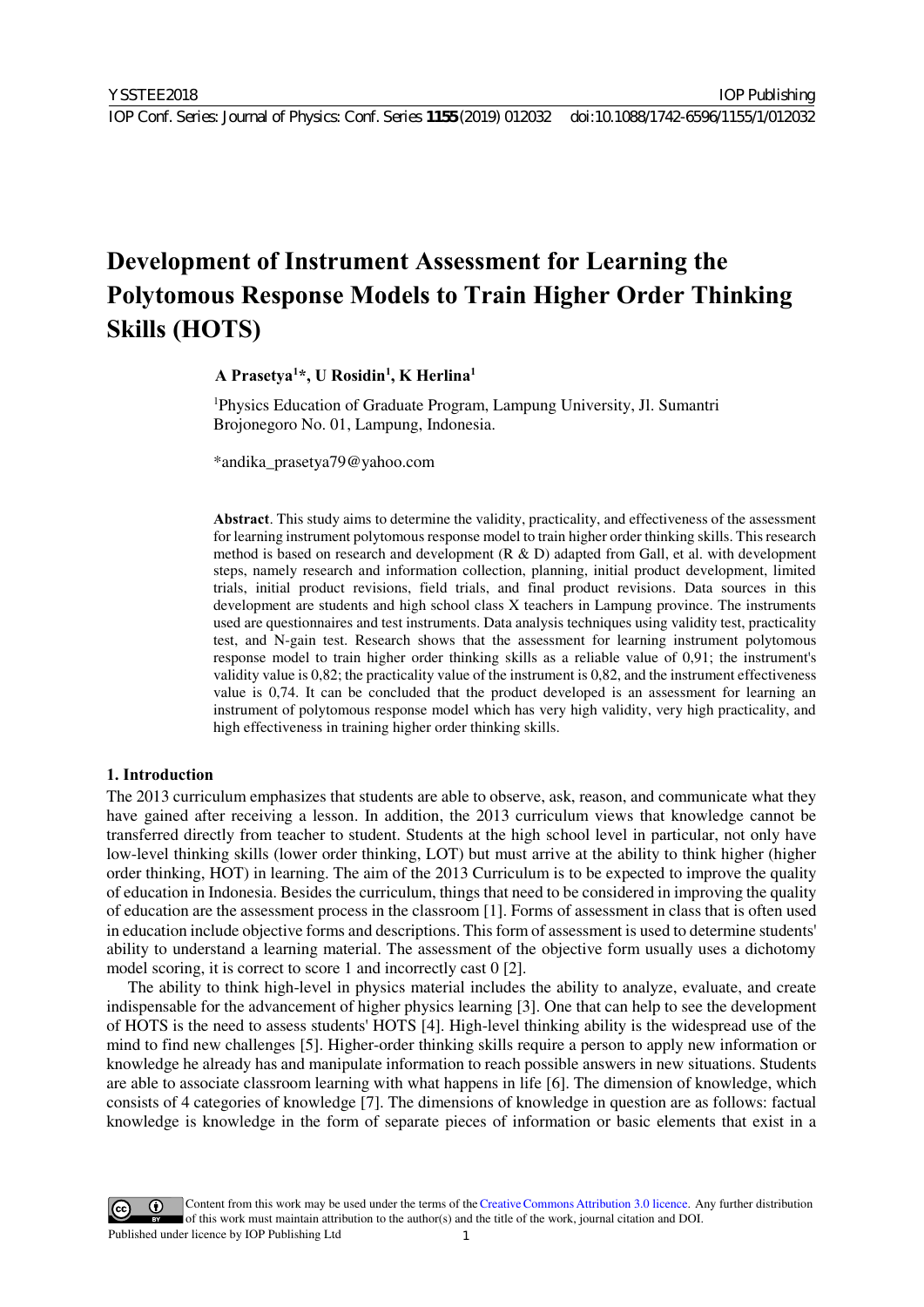| YSSTEE2018 |  |
|------------|--|
|------------|--|

particular scientific discipline. Conceptual knowledge is the knowledge that shows the interrelations between the basic elements in a larger structure and all of them function together. Procedural knowledge is procedural knowledge is knowledge about how to do something that can be in the form of activities or procedures. Metacognition knowledge is knowledge or activity that regulates cognition [8].

Written tests are a set of questions or assignments in written form that are planned to measure or obtain information about the ability of test participants [9]. Written tests require a response from test participants that can be used as a representation of their abilities [10]. The multiple choice item consists of the subject matter and the choice of answers [11]. Answer choices have the right or the most appropriate choice of answers and the other answer choices are the deceiver [12].

Assessment is the most important thing that can be done in helping students learn [13]. Assessment is used to determine whether students have gained enough knowledge, skills, etc. Assessment should be able to measure the ability of students in mastering the material, but can also be an assessment for learning. Shifting the assessment of learning outcomes towards assessment for learning or often referred to as assessment for learning [14]. Using assessment for learning to support learning improvement, they will achieve the goals of learning. The right strategy of teachers and students in developing learning can be to support learning. Assessment for learning is proven to improve learning [15]. Assessment of good assessment for learning is an assessment which is carried out by anyone who will produce the same value, this can be achieved if there is an assessment rubric.

Assessment for learning in the opinion of experts is to serve students to learn more so that if the learning objectives have not been achieved, the next learning process can be immediately changed in order to achieve the goals of learning [16]. Assessment for learning is more than just assessing students and providing teachers with assessment results to revise instructional learning [17]. Assessment for learning carried out by the teacher, the assessment results can be used to modify the learning process [18]. Assessment for learning is generally recognized that the use leads to a higher rate of process learning[19]. Teachers should use assessment to plan lessons, identify students' needs in learning and re-teach material that is not well understood by students [20].

Instrument assessment for learning the polytomous model is an instrument to assess the learning process. This instrument is in the form of polytomous or multiple reasoned options where each step in answering has a certain value that does not have to be the same. This assessment is better than the assessment that is often used by teachers. Because the assessment of the teacher's instruments every step has the same value. An alternative approach that can be used is the item response approach for polytomous scoring. Early development of polytomous item response theory, the more well-known model is the expansion of Rasch models called the partial credit model (PCM). In items that are stored in a tiered category, the value of difficulty in each step does not need to be sequential, a step can be more difficult or easier than the previous stage [21]. The polytomous model has two model parameters, namely the level of difficulty and different parameters [22]. In terms of constructs, PCM questions need more complex skills in compiling them, especially with regard to selecting answers to each item. Determination of alternative answers in the form of objective tests is very important related to the level of opportunity to take the test to answer correctly by guessing. An alternative form of test that can be used is the application of the PCM-shaped polytomous model scoring [23]. The dichotomous scoring model cannot be used to find errors made by students, because all wrong choices are given a score of 0 and the correct answer choice is given a score of 1. Therefore, it is necessary to score a polytomous response model.

#### **2. Methods and Materials**

This research method is based on research and development research (R & D) design [24], using 7 steps of development consisting of research and information gathering, planning, initial product development, limited trials, product revision start, field trial, and final product revision. The first phase yang do is research and collection of information. Needs analysis was carried out on 30 students and 5 physics teachers in Pringsewu District, South Lampung Regency, and Pesawaran District. Preliminary research data was collected using a questionnaire. Preliminary research is carried out to obtain the real conditions of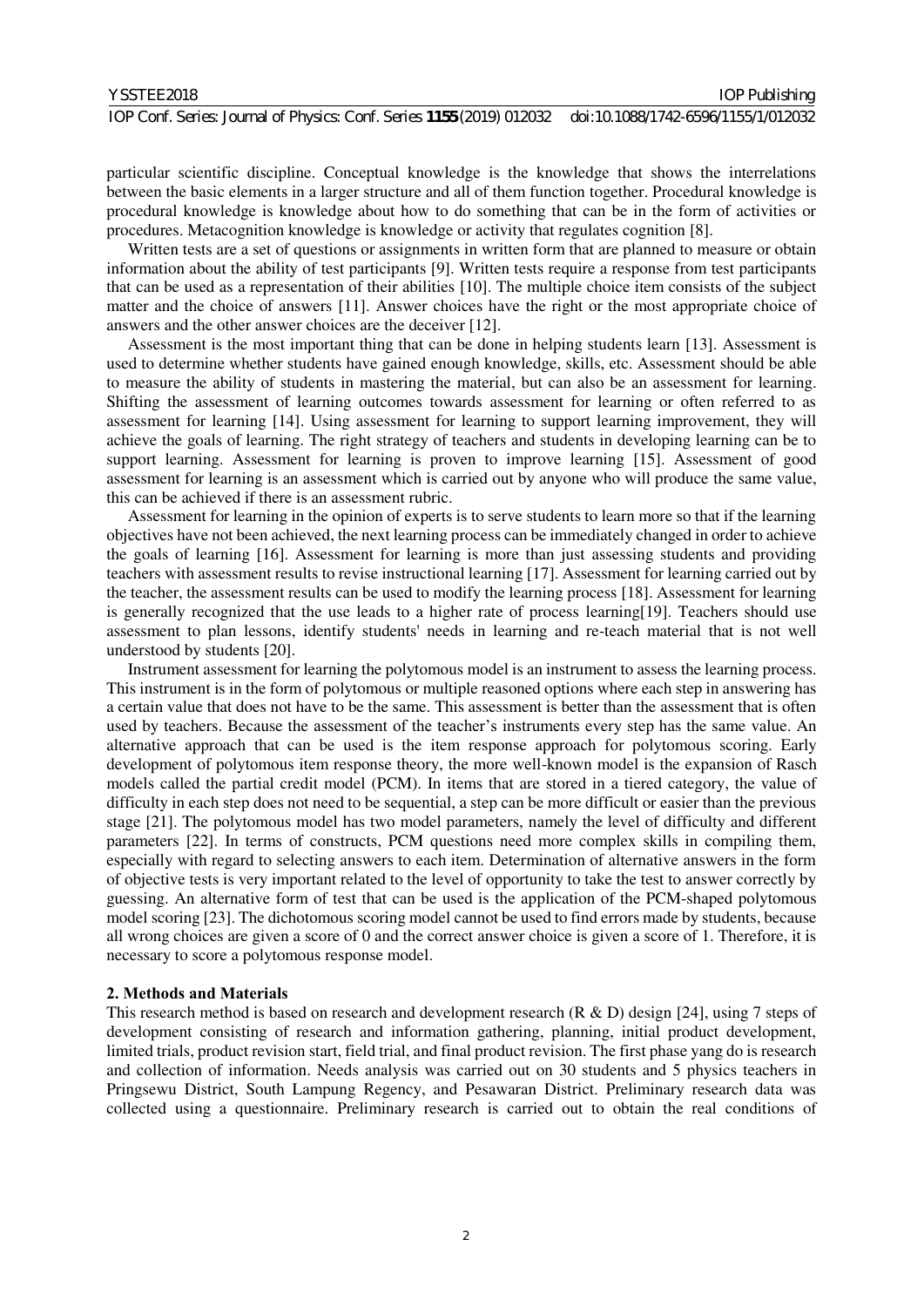IOP Publishing

instruments used by teachers in schools [25]. This preliminary study obtains quantitative data descriptively, then the data in the analysis. After analyzing the data, the design of the assessment for learning model of the polytomous response model was carried out starting from determining the indicators to be used to designing the products developed. Furthermore, at the stage of the validation test, an expert test was conducted to determine the validity of the instrument by using three validators. Expert validation test uses expert test questionnaire by giving scores 5, 4, 3, 2, and 1 with answer choices according to the question content, namely: "Very valid", "Valid", "Fairly Valid", "Less Valid" and "No Valid ". The results of the assessment are then searched for [26]by using the formula:

# Score Average = -  $\sum_{i=1}^{n} a_i$

After obtaining the average, then converted to an assessment statement. The conversion of scores [27]to an assessment statement is presented in Table 1.

| <b>Tabel 1 Criteria Score</b> |                       |  |  |  |  |
|-------------------------------|-----------------------|--|--|--|--|
| <b>Average Score</b>          | <b>Classification</b> |  |  |  |  |
| $0,80 \leq$ rxy $\leq 1,00$   | Very High             |  |  |  |  |
| $0,60 \leq$ rxy< $0,80$       | High                  |  |  |  |  |
| $0,40 \leq$ rxy< $0,60$       | Medium                |  |  |  |  |
| $0,20 \leq$ rxy< $0,40$       | Low                   |  |  |  |  |
| $0,00 \leq$ rxy< 0,20         | Very Low              |  |  |  |  |

The next stage is the product testing phase, this stage is carried out on 30 students to find out the value of the reliability of the results of development assessment instruments. Analysis of the reliable value of instruments using ministep 4.0.1 software. After obtaining a reliable value of the instrument, it is then converted to an assessment statement. Conversion becomes an assessment statement using classification, namely:  $0.80 \leq$ rxy with the classification "Very Good";  $0.70 \leq$  rxy $\leq$ 0.80 rxy "Good";  $0.60 \leq$  rxy $\leq$ 0.70 with the classification "Enough";  $0.50 \leq$ rxy<0.60 with the classification "Ugly"; rxy<0.50 with the "Bad" classification.

The practicality testing phase of the instrument using the assessment for the learning instrument response polytomous model was tested to three high school teachers. Practicality test uses practicality test questionnaire by giving scores 4, 3, 2, and 1 with answer choices according to the question content, namely: "Very Practical", "Practical", "Less Practical", "Invalid". The results of the assessment are then searched for[28] by using the formula:

$$
Score\ Average = \frac{Total\ Score}{The\ Total\ of\ Expert.}
$$

After obtaining the average, then converted to an assessment statement. The conversion of scores into an assessment statement is presented in Table 1.

The field testing phase using assessment for learning instruments is a polytomous model of response in learning activities. The data collected came from the students' pretest and posttest scores. This value is used to determine the effectiveness of the product in training students' higher order thinking skills. Analysis of the results of the pretest and posttest to test the effectiveness of the product used the n-gain score. The n-gain score[29] is obtained from the following formula:

$$
(g) = normalized gain = \frac{post test - pre test}{skor maksimum - pre test}
$$

The results of the gain calculation are then interpreted with the average normalized gain using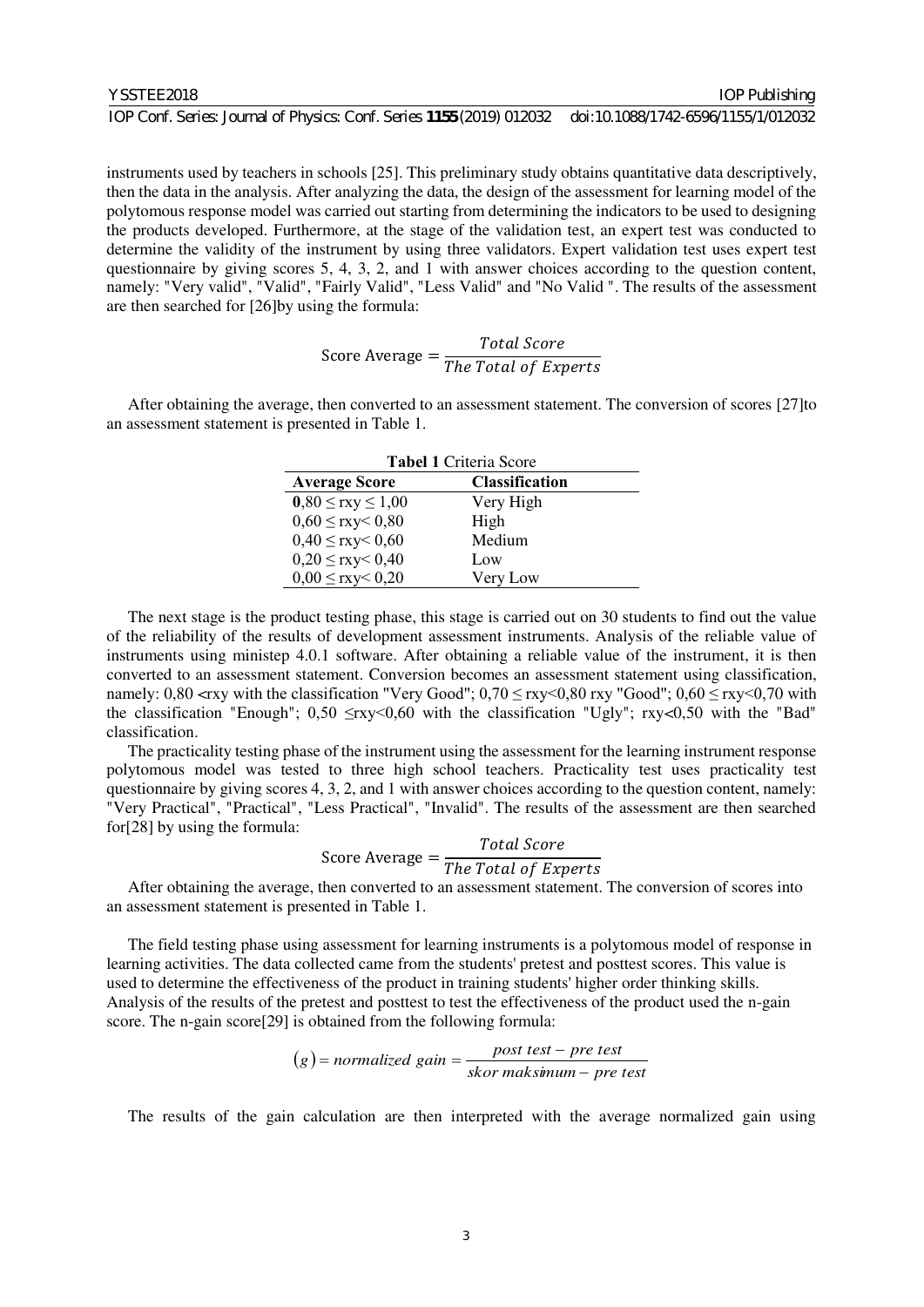#### YSSTEE2018

IOP Publishing

classification, namely: (g)  $\geq$  0.70 with the "High" classification; 0,30 $\leq$  (g) > 0,70 with the classification "Medium"; and (g) <0.30 with a "Low" classification. Knowing that there is an increase between pretest and posttest instruments is said to be effective in training higher order thinking skills. The basis of decision making is based on the classification of the n-gain value of the pretest and posttest analysis.

# **3. Results and Discussion**

The results of this research and development are an assessment for learning instrument polytomous response model to train higher order thinking skills. The results of each stage of the development procedure are as follows: the research stage and information gathering. This stage it is used to find out the instruments used by the teacher, whether referring to high-level thinking indicators or not because in the 2013 curriculum students are required to be able to think high. Analysis of potential and problems was carried out in five physics teachers in several schools namely; SMAN 1 Adiluwih, Pringsewu Regency, MA Al-hidayah, South Lampung Regency, and MA Al-Hidayat Gerning, Pesawaran District, as well as 30 students of class X1 MIA 1 at SMAN 1 Adiluwih, Pringsewu Regency. After the researchers conducted preliminary research to find out information in schools the researchers also analyzed the results of the preliminary research questionnaire. Based on the needs analysis, it is known that 20% of teachers stated that they had an assessment for learning instrument to measure HOTS students, 20% of teachers and 9.67% of students stated that teachers used assessment for learning instruments of polytomous response models to measure HOTS students, 0% of teachers stated that they were willing to assessment for learning instrument polytomous response model to measure HOTS students, as well as 80% teachers and 79.17% students aim when developed assessment for learning instrument polytomous response model to measure HOTS students. Based on a literature review conducted by researchers, the instruments available in schools are only examples of conventional assessment instruments that do not fit the polytomous response model to measure higher-order thinking skills in physics learning. Available instruments are dichotomy and description instruments. so far there has been no development of an assessment for learning instrument for polytomous response models to train students' higher order thinking skills (HOTS) in physics learning. The instruments that have been developed are assessment for learning instruments in physics learning in simple harmonic motion material.

Planning phase, at this stage researchers design development product designs [30]. The design of product development consists of three parts. The first part consists of the front cover, foreword, table of contents. In the middle section consists of grids, items, and scoring rubrics. The final part consists of recapitulation of values, bibliography and back cover. The instrument developed consisted of 30 questions about the polytomous response model with 15 for the pretest and 15 for the posttest. The instrument to be developed is accompanied by an assessment rubric so that anyone who uses it can objectively assess it not subjectively. The instruments developed were examined related to construct validity, substance validity and language validity. The instrument validation test developed was tested to 3 experts in the constructive, substance, and language aspects. Retrieval of validator test data by using expert test questionnaires related to construction, substance, and language [31]. The results of the instrument validation test were obtained by using the expert validation expert test questionnaire which was tested to validator 1, validator 2, and validator 3. After validating the test, the researcher analyzed the validation questionnaire results. The instrument test results data can be seen in Table 2.

| <b>Table 2</b> Instrument Validation Value |        |           |        |         |                       |  |
|--------------------------------------------|--------|-----------|--------|---------|-----------------------|--|
|                                            |        | Validator |        |         |                       |  |
| Aspect                                     |        |           |        | Average | <b>Classification</b> |  |
| Construction                               | 77,14% | 80,00%    | 88,57% | 81,90%  | Very High             |  |
| Contains                                   | 72,00% | 84,00%    | 76,00% | 77,33%  | High                  |  |
| Language                                   | 80,00% | 86,67%    | 86,67% | 84,45%  | Very High             |  |

The validation test questionnaire contains 7 aspects of construction. The average total score of the three

#### 4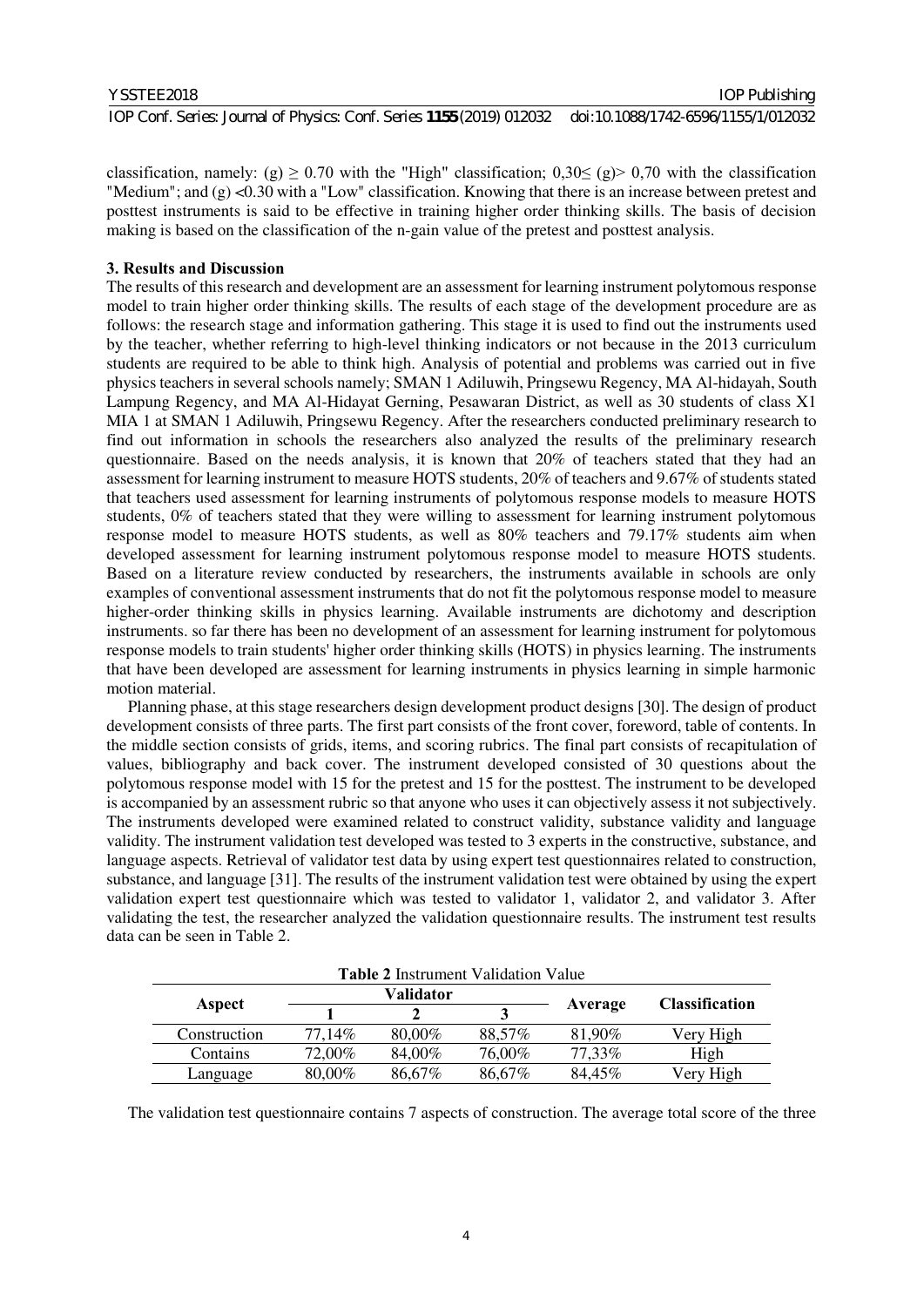| YSSTEE2018                                                                                                | <b>IOP Publishing</b> |
|-----------------------------------------------------------------------------------------------------------|-----------------------|
| IOP Conf. Series: Journal of Physics: Conf. Series 1155 (2019) 012032 doi:10.1088/1742-6596/1155/1/012032 |                       |

validators regarding the fulfillment of the construction aspects of the instruments that have been developed is 81.90% which means very high. The validation test questionnaire contains 5 aspects regarding the substance. The average total score of the three validators regarding the fulfillment of the substantial aspects of the instruments that have been developed is 77,33% which means high. The validation test questionnaire contains 3 aspects of the language. The average total score of the three validators regarding the fulfillment of the language aspects of the instruments that have been developed is 84,45% which means very high. The value of each aspect is more than 60%, means fulfilling the validity criteria of the instrument. This, the instrument can be said to be valid and can be used in training high-level thinking skills [32].

Limited trial phase, at this stage the development instrument was limited to 30 students of class XI. In this limited trial, it was found that the reliability value of 15 Pretest Questions can be seen in Figure 5 and the reliability value of 15 Pretest Questions can be seen in Figure 1. The results of the reliability analysis of the questions revealed that the Cronbach Alpha score was 0,92. This shows the reliability of the Pretest question in the excellent category. The value of Reliability Measured Item of 0,90 means that the quality of the items in the reliability aspect instrument is good. The value of Reliability Measured Person is 0,92, it can be concluded that the consistency of answers from students is good reliability. Separation Measured Item value of 3,06 means that the problem consists of 4 questions. The group of questions is a group of questions that are very easy, groups of questions are easy, groups of questions are difficult, and groups of questions are very difficult. Separation Measured Person value of 3,33 means that students consist of 4 groups of students. The group of students is a group of students with low abilities, groups of students with less ability, groups of students with sufficient abilities, and groups of students with good abilities. The Mean Measured Person value of -0,87 shows that the average student ability tendency is smaller than the difficulty level of the pretest problem [33].

| MEAN 16.5 15.0 -.87 .45 .96 -.1 .96 .0<br>9.0 0 1.65 09 27 8 31 7<br>5.5D 9.2 .0 1.68 09 .28 .8 31 .7<br>MAX. 31.0 15.0 1.42 .63 1.61 1.5 1.62 1.4<br>MIN. 4.0 15.0 -3.63 .35 .45 -1.6 .42 -1.2                 |  |  | . _ _ _ _ _ _ _ _ _ _ _ _ _ |        |
|-----------------------------------------------------------------------------------------------------------------------------------------------------------------------------------------------------------------|--|--|-----------------------------|--------|
| .<br>  REAL RMSE     .47 TRUE SD     1.58  SEPARATION  3.33  Person RELIABILITY   .92<br> MODEL RMSE     .45 TRUE SD     1.59  SEPARATION  3.49  Person RELIABILITY   .92<br>$S.E. OF Person MEAN = .31$        |  |  |                             |        |
|                                                                                                                                                                                                                 |  |  |                             |        |
| Person RAW SCORE-TO-MEASURE CORRELATION = .99<br>CRONBACH ALPHA (KR-20) Person RAW SCORE "TEST" RELIABILITY = .92 SEM = 2.54<br>SUMMARY OF 15 MEASURED TTPM                                                     |  |  |                             |        |
|                                                                                                                                                                                                                 |  |  |                             |        |
| MEAN 33.1 30.0 .00 .30 .93 -.3 .96 -.1<br>P. SD 12.9 .0 1.05 .04 .37 1.4 .32 1.2<br>5.5D 13.3 .0 1.09 .04 .38 1.5 .33 1.2<br>MAX. 58.0 30.0 1.82 .40 1.64 2.3 1.49 1.8<br>MIN. 15.0 30.0 -1.96 .26 .49 -2.5 .49 |  |  |                             | $-1.8$ |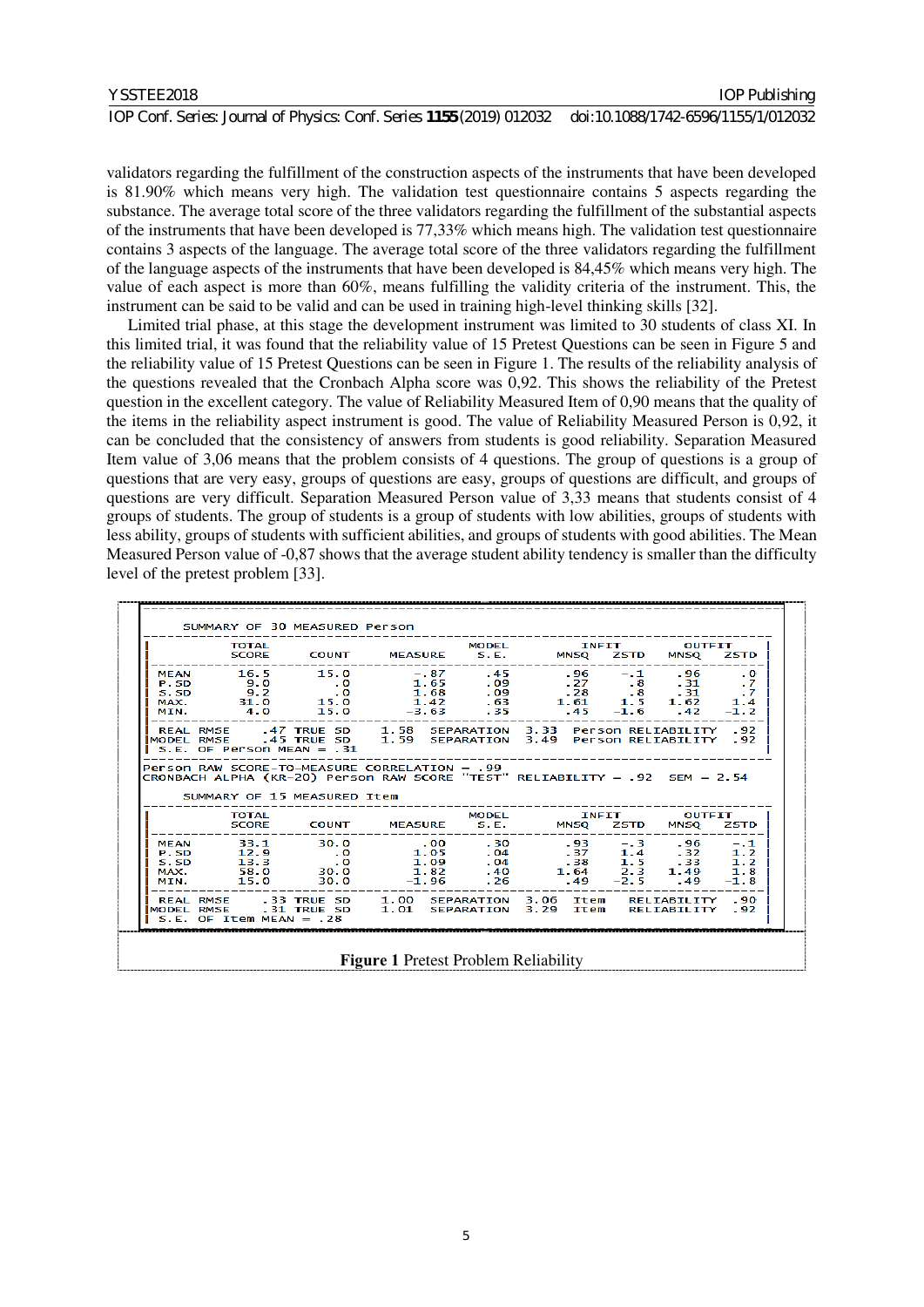| TOTAL                                                                        |  | MODEL INFIT OUTFIT<br>SCORE COUNT MEASURE S.E. MNSQ ZSTD MNSQ ZSTD                                                                                                                                                                                                                                                           |  |  |
|------------------------------------------------------------------------------|--|------------------------------------------------------------------------------------------------------------------------------------------------------------------------------------------------------------------------------------------------------------------------------------------------------------------------------|--|--|
|                                                                              |  | MEAN 16.0 15.0 -1.03 .45 .98 .0 .98 .0<br>9.50 8.1 .0 1.56 .07 .32 .8 .32 .8<br>S.S.D 8.3 .0 1.56 .07 .32 .8 .32 .8<br>MAX. 31.0 15.0 1.46 .63 1.74 1.7 1.74 1.6<br>MIN. 4.0 15.0 -3.75 .37 .54 -1.5 .42 -1.5                                                                                                                |  |  |
| $S.E.$ OF Person MEAN = .29                                                  |  | REAL RMSE .48 TRUE SD 1.48 SEPARATION 3.07 Person RELIABILITY .90<br>MODEL RMSE .46 TRUE SD 1.49 SEPARATION 3.26 Person RELIABILITY .91                                                                                                                                                                                      |  |  |
|                                                                              |  |                                                                                                                                                                                                                                                                                                                              |  |  |
| Person RAW SCORE-TO-MEASURE CORRELATION = .99<br>SUMMARY OF 15 MEASURED Item |  | CRONBACH ALPHA (KR-20) Person RAW SCORE "TEST" RELIABILITY = .91 SEM = 2.42                                                                                                                                                                                                                                                  |  |  |
|                                                                              |  |                                                                                                                                                                                                                                                                                                                              |  |  |
|                                                                              |  | TOTAL<br>SCORE COUNT MEASURE S.E. MNSQ ZSTD MNSQ ZSTD<br>SCORE COUNT MEASURE S.E. MNSQ ZSTD MNSQ ZSTD<br>MEAN 31.9 30.0 .00 .31 .97 -.2 .98 -.1<br>P.SD 11.7 .0 1.05 .03 .35 1.4 .32 1.2<br>s.sp 12.2 .0 1.09 .03 .37 1.5 .33 1.3<br>MAX. 58.0 30.0 1.80 .39 1.63 2.3 1.54 2.0<br>MIN. 15.0 30.0 -2.16 .27 .47 -2.5 .53 -2.2 |  |  |

The results of the reliability analysis of the Posttest questions were known that the Cronbach Alpha value was 0,91. This shows the reliability of the Posttest question in a very good category. The value of Reliability Measured Item is 0,90, it can be concluded that the quality of the items in the reliability aspect instrument is good. The value of Reliability Measured Person is 0,90, it can be concluded that the consistency of answers from students is of good reliability. The Separation Measured Item value of 3,06 can be concluded that the problem consists of 4 questions groups. The group of questions is a group of questions that are very easy, groups of questions are easy, groups of questions are difficult, and groups of questions are very difficult. Separation Measured Person value of 2,96 can be concluded that students consist of 4 groups of students. The group of students is a group of students with less ability, groups of students with low abilities, groups of students with sufficient abilities, and groups of students with good abilities. Mean Measured Person value of -1,03 shows that the average student ability tendency is smaller than the difficulty level of the problem [34].

The initial product revision phase, in the product revision phase based on limited trials, researchers did not make improvements. There are no suggestions for improvement from the limited trials that have been carried out. Field trial phase, in the field trial phase researchers, used two classes, namely class X MIA 1 and X MIA 2. Both classes were made into an experimental class. At the 1st meeting in MIA 1 class and MIA 2 class, 5 pretest questions were studied before learning and 5 posttest questions were tested after learning. Problem pretest and posttest tested consists of questions related to factual knowledge as much as 1 question is No. 1, related conceptual knowledge as much as 2 questions are No. 2 and No. 4, and related metacognitive knowledge as much as 2 questions are No. 3 and No. 5. The value of n-gain after learning the 1st meeting can be seen in Table 3.

| <b>Table 3</b> N-gain first meeting class X MIA 1 and X MIA 2 |                      |           |        |                 |                  |        |  |  |
|---------------------------------------------------------------|----------------------|-----------|--------|-----------------|------------------|--------|--|--|
|                                                               | <b>Class X MIA 1</b> |           |        | Class X MIA 2   |                  |        |  |  |
| Aspect                                                        | <b>Pre</b> test      | Post test | N-Gain | <b>Pre</b> test | <b>Post test</b> | N-Gain |  |  |
| Factual                                                       | 2.171                | 4.200     | 0,530  | 2.114           | 2.971            | 0,221  |  |  |
| Conceptual                                                    | 1,686                | 2,971     | 0,298  | 1,457           | 2,443            | 0,217  |  |  |
| Metacognitive                                                 | .286                 | 2,457     | 0.248  | 1,086           | 2,000            | 0,186  |  |  |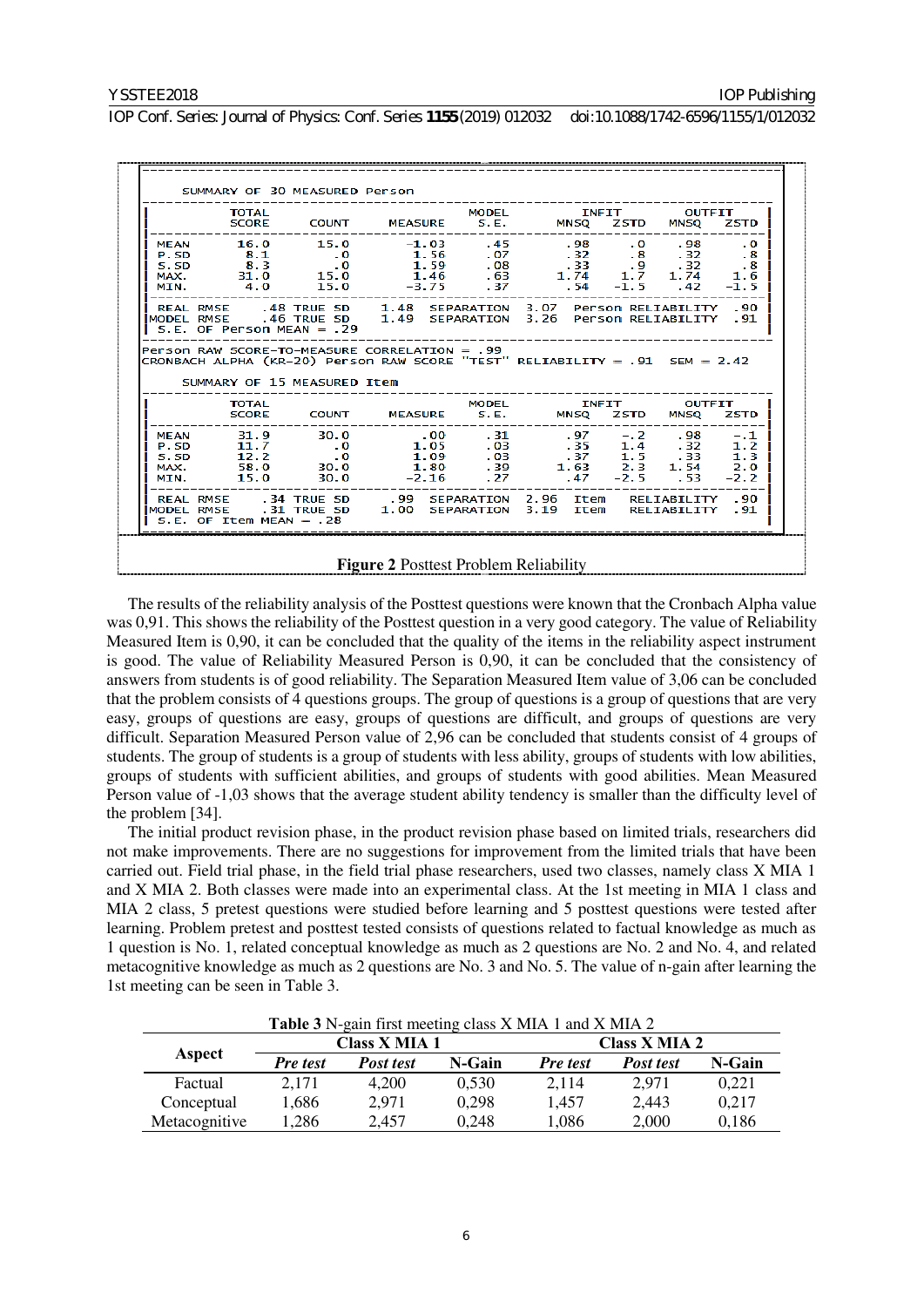| YSSTEE2018                                                                                                | <b>IOP Publishing</b> |
|-----------------------------------------------------------------------------------------------------------|-----------------------|
| IOP Conf. Series: Journal of Physics: Conf. Series 1155 (2019) 012032 doi:10.1088/1742-6596/1155/1/012032 |                       |

The meeting first in MIA 1 class obtained the N-gain value on factual knowledge of 0,530 showing an increase in HOTS factual knowledge of class X MIA 1 students in the medium category. The n-gain value on conceptual knowledge of 0,298 shows an increase in HOTS conceptual knowledge of class X MIA 1 students in low categories. The n-gain value of metacognitive knowledge is 0,248 which shows an increase in HOTS of metacognitive knowledge of class X MIA 1 students in low categories. This shows the need to improve the learning process in training HOTS ability of class X MIA 1 students on factual knowledge, conceptual knowledge, and metacognitive knowledge.

The meeting first in class MIA 2 n-gain values obtained on factual knowledge amounted to 0,221 show an increasing understanding of factual knowledge HOTS class X MIA 2 in the lower categories. The value of n-gain in the conceptual knowledge of 0,217 shows an increase in HOTS understanding of conceptual knowledge of class X MIA 2 students in low categories. The n-gain value on metacognitive knowledge is 0,186, showing an increase in HOTS understanding of metacognitive knowledge of class X MIA 2 students in low categories. This shows the need to improve the learning process in training HOTS ability of class X MIA 2 students on factual knowledge, conceptual knowledge, and metacognitive knowledge.

Problem at meeting first tested in class MIA 1 and class MIA 2 consists of questions related to factual knowledge as much as two questions are about No. 6 and question No. 8, a matter related to conceptual knowledge as much as 2 questions is a matter of No. 7 and No. 9, and about related metacognitive knowledge as much as 1 question that is a matter No. 10. The n-gain value after the execution of the learning process can be seen in Table 4.

| <b>Table 4.</b> N-gain second meeting class X MIA 1 and X MIA 2 |          |                      |        |                 |           |        |  |
|-----------------------------------------------------------------|----------|----------------------|--------|-----------------|-----------|--------|--|
|                                                                 |          | <b>Class X MIA 1</b> |        | Class X MIA 2   |           |        |  |
| Aspect                                                          | Pre test | Post test            | N-Gain | <b>Pre</b> test | Post test | N-Gain |  |
| factual                                                         | 2,129    | 5.071                | 0.760  | 2.514           | 4,829     | 0,664  |  |
| conceptual                                                      | 1.914    | 5,043                | 0.766  | 2,271           | 4,857     | 0,566  |  |
| metacognitive                                                   | 1.429    | 3,657                | 0,488  | 1,429           | 3,657     | 0,488  |  |

The meeting second in class MIA 1 n-gain values obtained on the factual knowledge of 0,760 shows increased understanding of factual knowledge HOTS graders X MIA 1 in the high category. The value of n-gain in the conceptual knowledge of 0,766 shows an increase in HOTS understanding of conceptual knowledge of class X MIA 1 students in high categories. The n-gain value of metacognitive knowledge is 0,488 which shows an increase in HOTS understanding of metacognitive knowledge of class X MIA 1 students in the medium category. This shows the need for improvement of the learning process in training HOTS ability of class X MIA 1 students on students' knowledge of metacognitive knowledge [35].

The meeting second in class MIA 2 n-gain values obtained on the factual knowledge of 0,664 shows increased understanding of the factual knowledge HOTS class X MIA 2 in the categories of being. The value of n-gain in the conceptual knowledge of 0,566 shows an increase in HOTS understanding of conceptual knowledge of class X MIA 2 students in the medium category. The n-gain value on metacognitive knowledge is 0,186, showing an increase in HOTS understanding of metacognitive knowledge of class X MIA 2 students in the medium category. This shows the need for improvement of the learning process in training HOTS ability of class X MIA 2 students in the knowledge of metacognitive knowledge [36].

Problem at meeting second tested in class X MIA 1 consists of questions related to factual knowledge as much as 1 question is about No. 12, a matter related to conceptual knowledge as much as 2 questions is a matter of No. 13 and No. 14, and a matter related to the knowledge of metacognitive much as 2 questions namely problem number 11 and number 15. The n-gain value after the learning process can be seen in Table 5.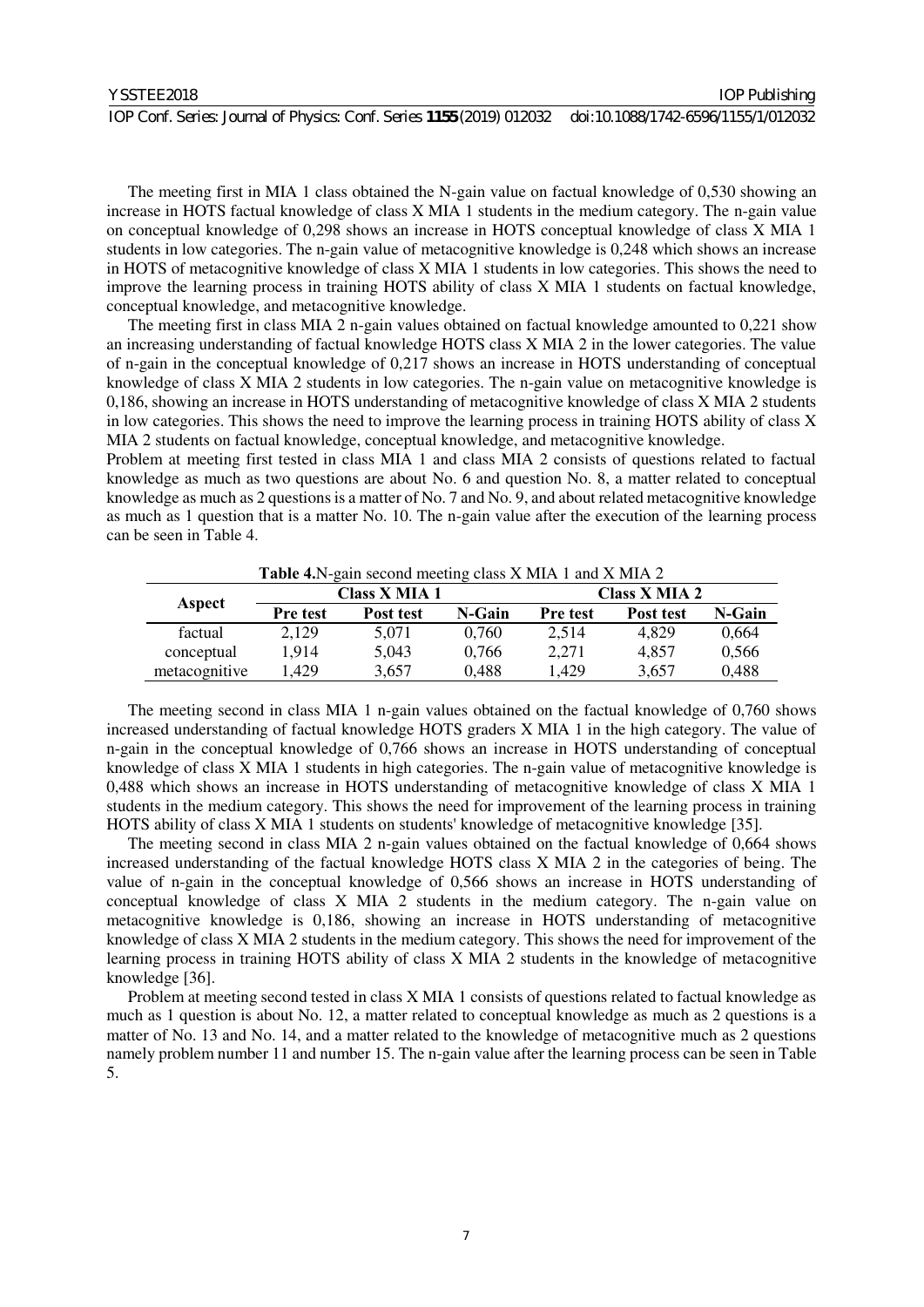| IOP Conf. Series: Journal of Physics: Conf. Series 1155 (2019) 012032 doi:10.1088/1742-6596/1155/1/012032 |  |
|-----------------------------------------------------------------------------------------------------------|--|
|-----------------------------------------------------------------------------------------------------------|--|

| <b>Table 5</b> N-gain third meeting class X MIA 1 and X MIA 2 |                |                      |        |                |                 |               |  |
|---------------------------------------------------------------|----------------|----------------------|--------|----------------|-----------------|---------------|--|
|                                                               |                | <b>Class X MIA 1</b> |        |                |                 | Class X MIA 2 |  |
| Aspect                                                        | <b>Pretest</b> | <b>Posttest</b>      | N-Gain | <b>Pretest</b> | <b>Posttest</b> | N-Gain        |  |
| factual                                                       | 4.171          | 5.314                | 0.750  | 3.771          | 4.686           | 0.410         |  |
| Conceptual                                                    | 2,686          | 4.357                | 0,504  | 2,814          | 3,943           | 0,354         |  |
| Metacognitive                                                 | 2,786          | 4,057                | 0,396  | 2,400          | 3,629           | 0,341         |  |

The third meeting in class MIA 1 n-gain value in factual knowledge of 0,750 shows an increase in HOTS understanding of factual knowledge of class X MIA 1 students on a high category. The value of n-gain in a conceptual knowledge of 0,504 shows an increase in HOTS understanding of conceptual knowledge of class X MIA 1 students in the medium category. The n-gain value of metacognitive knowledge is 0,396 which shows an increase in HOTS understanding of metacognitive knowledge of class X MIA 1 students in the medium category. This shows the need for improvement of the learning process in training HOTS ability of class X MIA 1 students on students conceptual and metacognitive knowledge.

The meeting third in class MIA 2 n-gain value on factual knowledge of 0,410 shows increased understanding of the factual knowledge HOTS class X MIA 2 in the categories of being. The value of ngain in a conceptual knowledge of 0,354 shows an increase in HOTS understanding of conceptual knowledge of class X MIA 2 students in the medium category. The value of n-gain in metacognitive knowledge is 0,341 indicating an increase in HOTS understanding of metacognitive knowledge of class X MIA 2 students in the medium category. This shows an increase in HOTS ability in class X MIA 2 students in the medium category.

After the third meeting students were given HOTS questions to find out related to improving students high-level thinking skills. The questions given were 5 questions with 2 questions related to understanding the questions related to factual knowledge, namely Number 1 and Number 2, 2 questions related to conceptual knowledge, Number 3 and Number 4, and 1 question related to metacognitive knowledge, namely Number 15. After that, comparing the Pretest scores before students are trained to work on HOTS questions with the Posttest score after three student meetings is done with the HOTS question of the Polytomous Response model. The n-gain value after the learning process can be seen in Table 6.

| <b>Table 6</b> N-gain Instrument |         |                 |        |                       |  |
|----------------------------------|---------|-----------------|--------|-----------------------|--|
| Aspect                           | Pretest | <b>Posttest</b> | N-Gain | <b>Average N-Gain</b> |  |
| Factual                          | 0.38    | 0,83            | 0,79   |                       |  |
| Conceptual                       | 0,22    | 0,82            | 0.77   | 0,74                  |  |
| Metacognitive                    | 0.14    | 0.72            | 0.67   |                       |  |

The n-gain value in factual knowledge is 0,79, showing an increase in HOTS understanding of factual knowledge of class X students in high categories. The value of n-gain in a conceptual knowledge of 0,77 shows an increase in HOTS understanding of conceptual knowledge of class X students in high categories. The n-gain value of metacognitive knowledge is 0,67 which shows an increase in HOTS understanding of metacognitive knowledge of class X students in the medium category. The average n-gain value after students is trained using the assessment for learning instrument the polytomous response model is 0,74. This shows that there is an increase in HOTS ability of class X students using an assessment for learning instrument polytomous model response in the high category [37].

After the researchers conducted a field test, the researchers tested the practicality of the instrument for 3 high school teachers. Practicality test in this development, namely the review of assessment for learning instrument polytomous model response related to aspects of the model, substance, and use of instruments carried out by Examiners 1, Examiner 2, and Examiners 3. The results of the practicality test instruments were obtained using a practical questionnairequestionnaire. The data from the practicality test results can be seen in Table 7.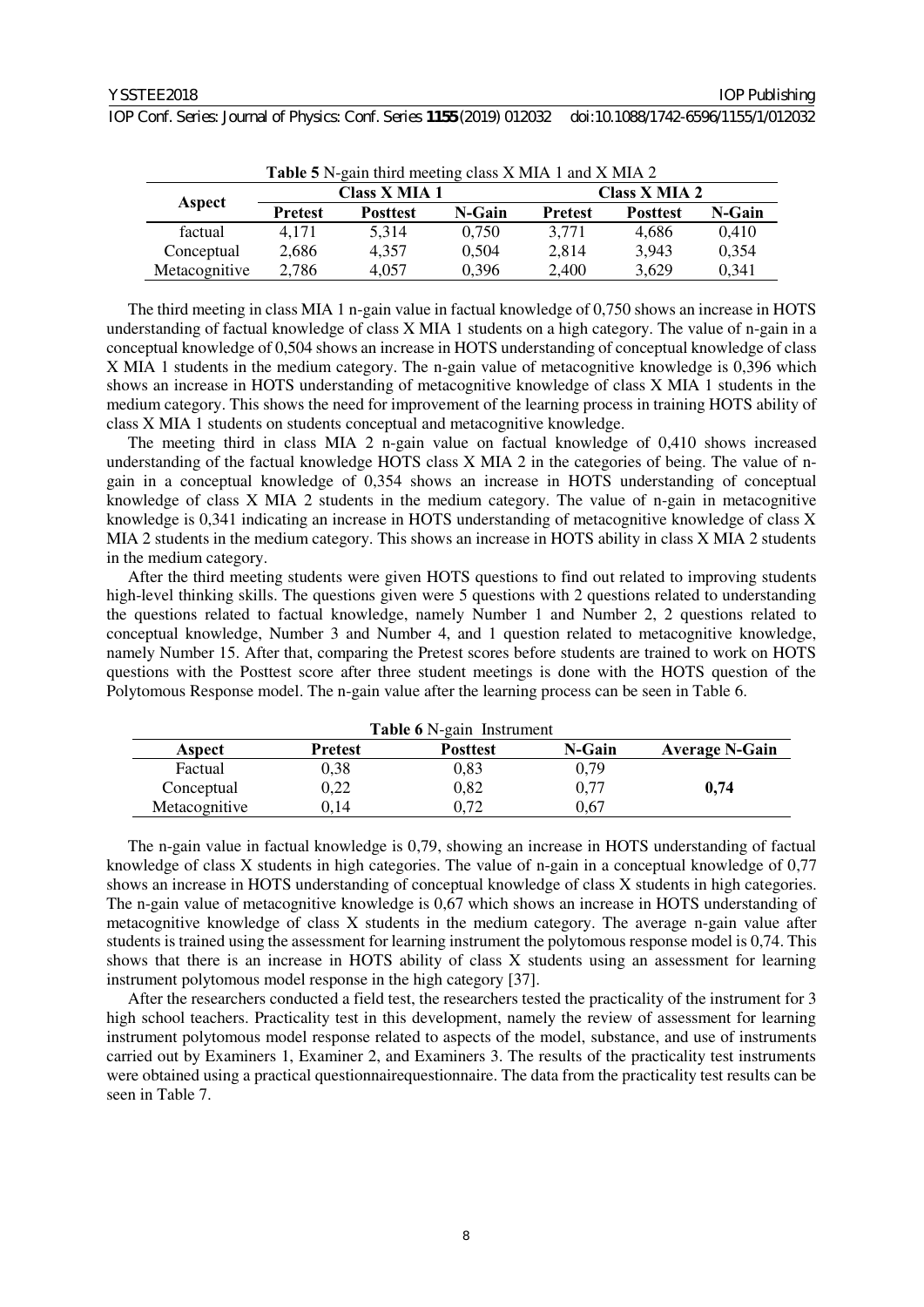| <b>Table 7 Practical test results</b> |                     |        |        |         |                       |
|---------------------------------------|---------------------|--------|--------|---------|-----------------------|
| Aspect                                | <b>Tester Score</b> |        |        |         | <b>Classification</b> |
|                                       |                     |        |        | Average |                       |
| Model                                 | 100,00%             | 75,00% | 75,00% | 83,33%  | Very High             |
| Substance                             | 85,00%              | 80,00% | 75,00% | 80,00%  | High                  |
| Use                                   | 87,50%              | 87,50% | 75,00% | 83,33%  | Verv High             |

The practicality test questionnaire contains 1 aspect of the instrument model. The average total score of the three testers regarding the fulfillment of the model aspects of the instruments that have been developed is 83,33% which means very high. The practicality test questionnaire contains 5 aspects regarding substance. The average total score of the three testers regarding the fulfillment of the substance aspect of the instrument that has been developed is 80,00% which means high. Practical test questionnaire contains 2 aspects regarding usage. The average total score of the three examiners regarding the fulfillment of the useful aspects of the instruments that have been developed is 83,33% which means very high. The value of each aspect which is more than 60%, means fulfilling the practicality criteria of the instrument [38].

Practical criteria are very high, there are aspects of the model and aspects of use. High practicality criteria are found in substance aspects. This, the instrument can be said to be practical and can be used in training students high-level thinking skills. Final Product Revision Phase, In the final product revision stage based on field tests, researchers did not make improvements. This is because there are no suggestions for improvement from the results of the field trials that have been conducted.

## **4. Conclusion**

The conclusions in this study are an assessment for learning instruments the polytomous response model for practicing higher order thinking consists of the initial part of the front cover, foreword, table of contents. The middle part of the product development instrument consists of items, scoring rubrics. The final part of the development instrument consists of value recapitulation, literature list, back cover. Instrument development results have the contractual validity of 81,90% which is in the very high category, substance validity is 77,33% which is in the high category, and language validity is 84,45% which is in the very high category. The instrument of development results has a reliable value of 0,91 which is in the very good category. The instrument of development results also has a practicality aspect of the model of 83,33% which is in the very high category, the practicality of the substance is 80,00% which falls into the category very high, and the practicality value of the usage aspect is 83,33% which is in the very high category. Instrument development results have an n-gain value of 0,74, in this case, it can be concluded that the polytomous response model for assessment learning is effective in training students higher order thinking skills.

## **5. Acknowledgments**

The author would like to thank the validator, which has been providing advice and improvements to the author.

# **References**

- [1] Mullis I V & Martin M O 2015 TIMSS 2015 Assessment Framework Chestnutt Hill *TIMSS &PIRLS International Study Center*
- [2] Retnawati H 2011 Mengestimasi Kemampuan Peserta Tes Uraian Matematika dengan Pendekatan Teori Respons Butir dengan Penskoran Politomus dengan Generalized Partial Credit Model *Prosiding Seminar Nasional Penelitian Pendidikandan Penerapan MIPA Fakultas MIPA Universitas Negeri Yogyakarta*
- [3] Kusuma M D 2016 Pengembangan Perangkat Instrumen Asesmen Higher Order Thinking Skill (HOTS) dalam Pembelajaran Fisika Siswa SMA pada Materi Fluida Statis *Universitas Lampung*
- [4] Lewy, Zulkardi & Aisyah 2009 Pengembangan Soal untuk Mengukur Kemampuan Berpikir Tingkat Tinggi Pokok Bahasan Barisan dan Deret Bilangan di Kelas IX Akselerasi SMP Xaverius Maria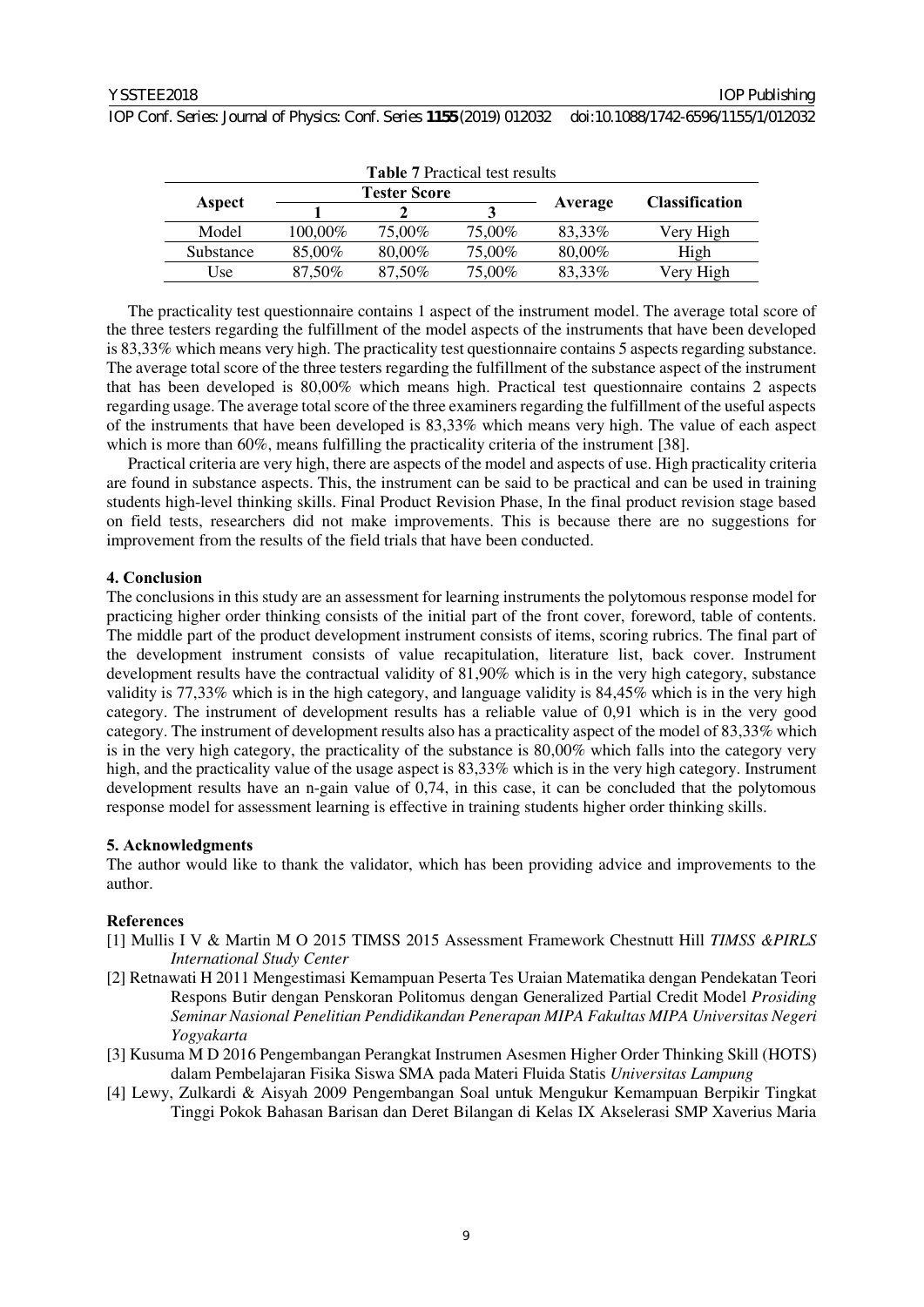Palembang *JURNAL Pendidikan Matematika* **8** 2 15-28

- [5] Heong Y M, Othman W D, Yunos J, Kiong T T, Hassan R, &Mohamad M M 2011 The Level of Marzano Higher Order Thinking Skills Among Technical Education Students International *Journal of Social and humanity* **1** 2 121-125
- [6] Brookhart S M 2010 How to Assess Higher Order Thinking Skills in Your Classroom Alexandria *ASCD*
- [7] Andrerson LW & Krathwohl DR 2001 A Taxonomy of Learning Teaching and Assessing *A Revision of Bloom's Taxonomy of Educational Objectives* New York Longman
- [8] Limbach B & Waugh W 2010 Developing Higher Level Thinking*Journal of Instructonal Pedagogies*  **2** 3 1-9
- [9] Rosidin U 2016 *Penilaian Otentik* (Yogyakarta: Media Akademi)
- [10]Widoyoko E P 2009 *Evaluasi Program Pembelajaran* (Yogyakarta: PustakaPelajar)
- [11]Surapranata S 2005 *Analisis Validitas Reliabilitas dan Interprestasi Hasil Belajar* (Bandung: Remaja Rosdakarya)
- [12]Haladyna T M 2004 Devoping and Validating Multiple Choise Test Items New Jersey *Lawrence Erlbaum Associates* **2** 1 22-32
- [13]Brown S 2005 Assessment for Learning *Learning and Teaching in Higher Education* **1** 1 81-89
- [14]Schuwirth L W T &Vleuten C P M V D 2011 Programmatic Assessment: From Assessment of Learning to Assessment for Learning *Medical Teacher* **2** 33 478-485
- [15]Black P, Robert M C, Mary J & Pedder 2006 Learning How to Learn and Assessment for Learning: a Theoretical Inquiry *Research Papers in Education* **12** 1 39-54
- [16]Stiggins R J 2010 Assessment Crisis: The Absence Of Assessment FOR Learning*A Special Section On Assessment* **7** 1 pp. 19-28
- [17]Chappuis S &Stiggins R J 2002 Classroom Assessment for Learning *Educational Leadership* **60** 1 40- 43
- [18]Carless D 2005 Prospects for the implementation of assessment for learning *Assessment in Education*  **12** 1 39-54
- [19]Willian D, Clare l, Christine H, & Paul B 2004 Teachers Developing Assessment for Learning: Impact on Student Achievement *Assessment in Education* **11** 1pp. 49-65
- [20] Black P, Robert M C, Mary J & Pedder D 2006 Learning How to Learn and Assessment for Learning: a Theoretical Inquiry *Research Papers in Education* **12** 1 39-54
- [21] Harlen W 2005 Teachers' Summative Practices and Assessment for Learning-Tensions and Synergies *The Curriculum Journal* **16** 2 pp. 207-223
- [22] Pedder D & Mary J 2012 Professional Learning as a Condition for Assessment for Learning *Assessment and Learning* **3** 2 33-48
- [23] Isgiyanto A 2011 Diagnosis Kesalahan Siswa Berbasis Penskoran Politomus Model Partial Credit Pada Matematika *Jurnal Penelitiandan Evaluasi Pendidikan* **15** 2 309-325
- [24] Susongko P 2010 Perbandingan Keefektifan Bentuk Tes Uraian dan Test let dengan Penerapan Graded Response Model (GRM) *Jurnal Penelitian dan Evaluasi Pendidikan* **14** 2 269-288
- [25] Gall M D, Gall J P & Borg W R 2003 *Educational Research An Introduction (Seventh Ed)* Boston: Allyn and Bacon
- [26] Sukmadinata N S 2011*MetodePenelitian Pendididkan* (Bandung: PT Remaja Rosdakarya)
- [27] Sugiyono 2016 *Metode Penelitian Pendidikan* (Bandung: Alfabeta)
- [28] Arikunto S 2016 *Prosedur Penelitian Suatu Pendekatan Praktik* (Jakarta: Rineka Cipta)
- [29] Sudjana N 2012 *Penilaian Hasil Proses Belajar Mengajar* (Bandung: Remaja Rosdakarya)
- [30] Meltzer D E 2002 The Relationship Between Mathematics Preparation and Conceptual Learning Gain in Phisics: A Posible Hidden Variable in Diagnostic Pretest Scores *American Journal Physics* **70** 2 1259-1267
- [31] Ambarwati D & Suyatna A 2018 Interactive design for self-study and developing students' critical thinking skills in electromagnetic radiation topic *Journal of Physics: Conference Series* **948** 1 1-8
- [32] Ramos J L S, Dolipas B B & Villamor B B 2013 Higher order thinking skills and academic performance